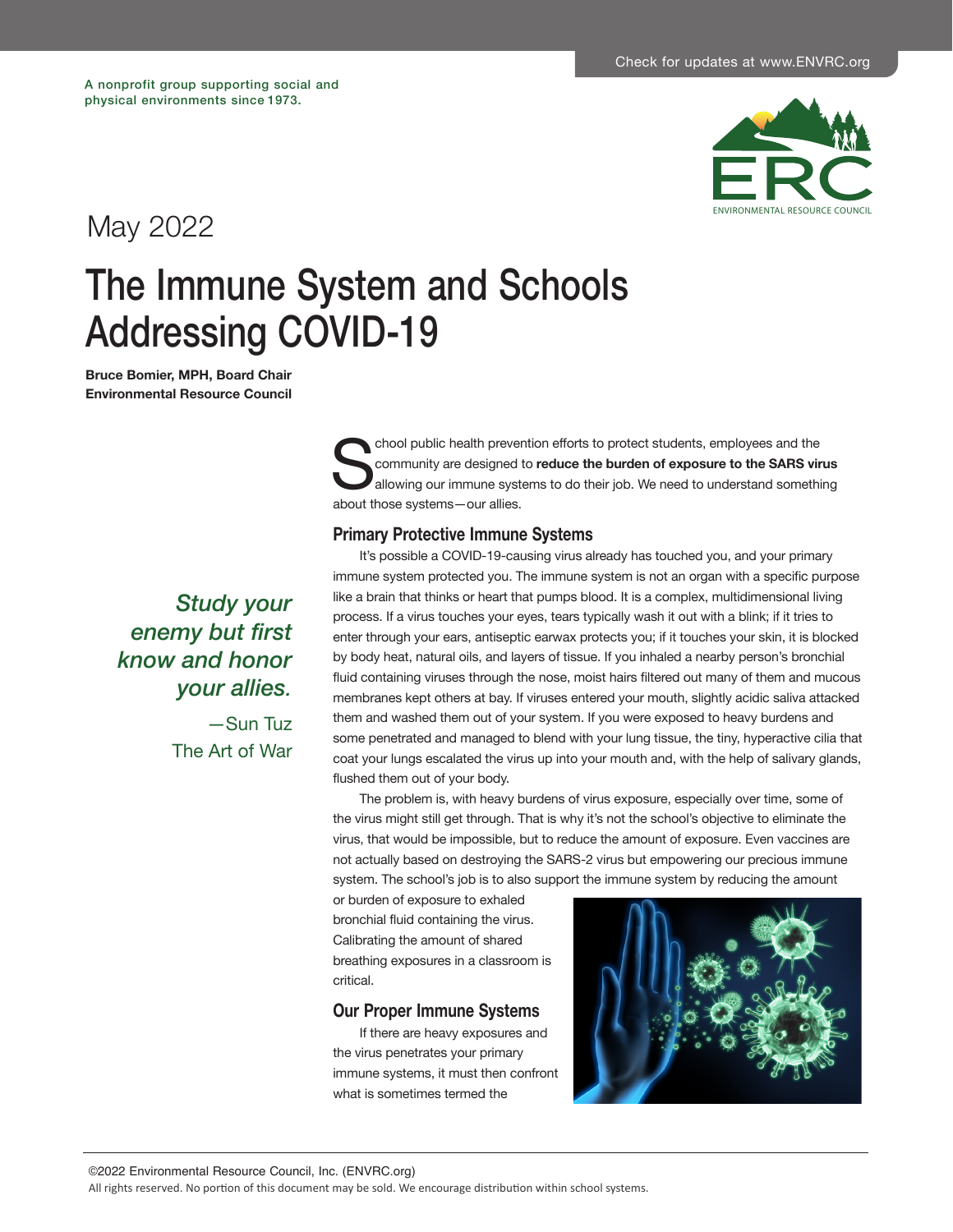"proper" immune cells and systems. Unlike many other viruses, the COVID-19-causing virus can also often evade our proper immune systems. This is where humanity has been put at risk. Our immune cells and systems are confounded, and without the aid of a vaccine to guide them, the virus sometimes multiplies into the debilitating and even lethal disease, COVID-19. To



those with immune systems unable to identify and eliminate the virus, serious disease and sometimes death maybe the result.

Once an invader breaks through our primary protective systems, typically an interaction of chemicals and processes converts the human body into a biologic multi-phased battleground. As one example, a small, purplish organ between the lungs, the thalamus, sends out specialized cells to scout for the foreign invaders and then, once understanding the invader's nature, instructs bone marrow how to produce an array of specialized white blood cells to eradicate the invader.

The immune system has many natural responses for all manner of invasive dangers. If the invader penetrates cut skin, the damaged area will swell and turn red with enriched blood and white blood cells. It will heat up to help kill the invaders, and produce what are termed lymphocyte cells. The lymphocytes will make you tired, which will help you sleep and heal. If the invader is a bacterium or virus, white blood cells will be configured in specialized forms quickly designed to penetrate and destroy them before they multiply.

You may have a fever, with body heat causing discomfort and other problems, but through the heat and other actions your immune system will typically wipe out any penetrating enemy. This hopefully will happen to the SARS virus as well, but in its case the conflict within the body can be excruciating and prolonged. Serious disease and sometimes death can result.

Thankfully, once the body recognizes and expels a virus, the immune infrastructure often remembers the nature of the invader. For some period of time, sometimes a lifetime, if a similar invader appears, the proper immune system will almost instantly recall exactly how it can be destroyed.

Personally, I had mumps 70 years ago. If I'm ever again exposed I can be just about certain that my immune system accurately remembers its nature and it will never reestablish itself. I have immunity to mumps! How acquired immunity works with COVID-19 is not fully understood. There will almost certainly be some level of prolonged immunity from the virus that causes COVID-19 and periodic booster shots may be necessary.

Obviously a valuable ally to our immune system, along with protective measures designed to prevent heavy exposures, is vaccination. The process of vaccination is, like wearing facemasks or selective isolation to reduce the levels of viral exposure, a method to strengthen the odds of our immune system neutralizing the invading SARS virus.

Given our remarkable immune systems, why has COVID-19 caused death and debilitation to so many? As nearly as we can tell, three events now cause us to face this historic crisis.

• The SARS-CoV-2 virus, which causes COVID-19, may have transferred to humans from an animal, we think bats were part of the transfer process from another warm-blooded mammal. This uniqueness prevented rapid recognition by our immune system and allowed the virus time to thrive. Because SARS was so completely foreign to the human immune system, once our primary protective systems were overwhelmed through heavy exposure,